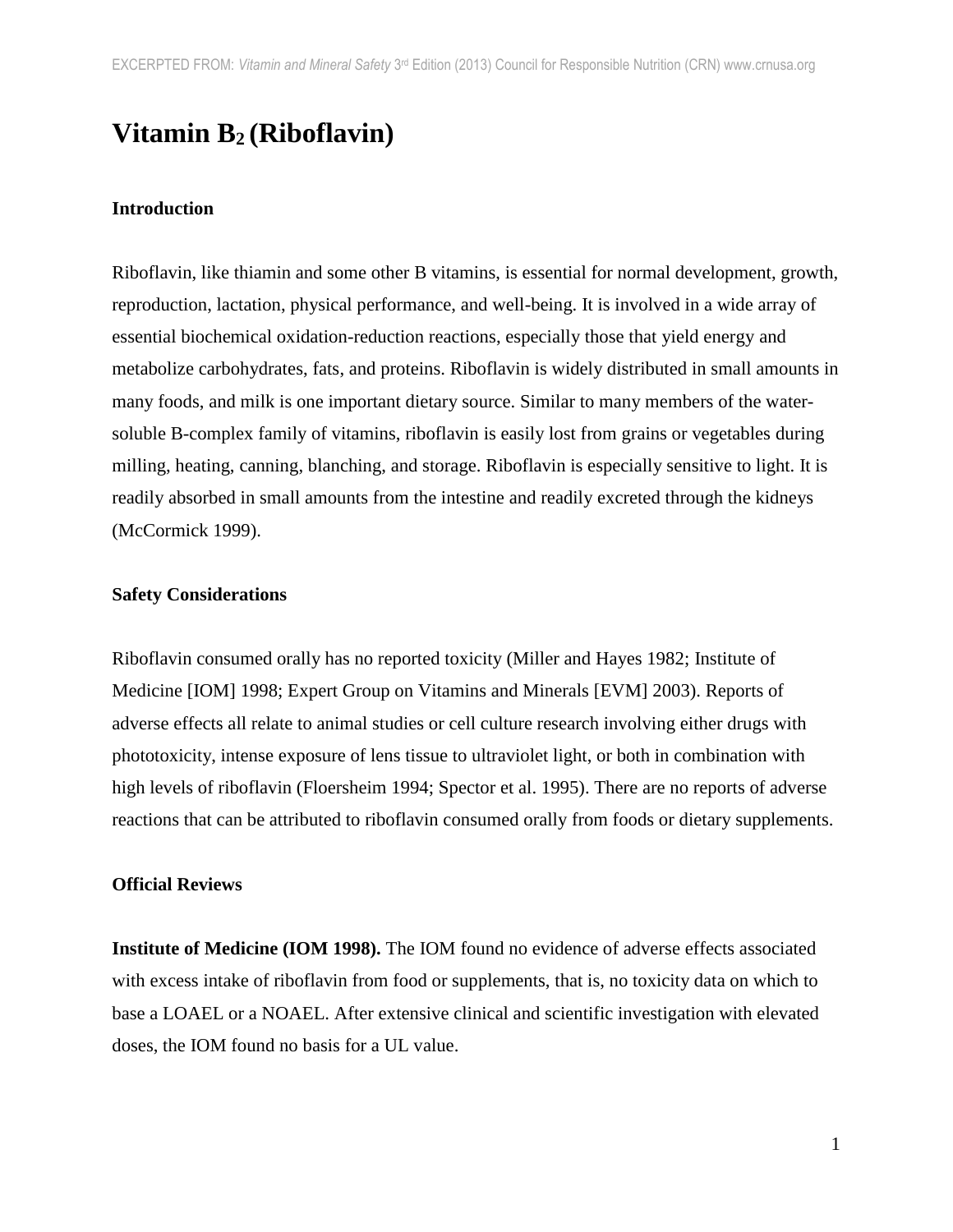**European Commission's Scientific Committee on Food (EC SCF 2000).** The SCF found no evidence of toxicity of oral vitamin B<sup>2</sup> and did not set a UL.

**Expert Group on Vitamins and Minerals (EVM 2003).** Based on clinical trial data generated after the IOM review (Schoenen et al. 1998), the UK's EVM tentatively concluded that 400 mg per day produced only minor and infrequent side effects of uncertain significance. Because of the small number of subjects studied at that level of intake under controlled conditions, the EVM assigned the default toxicological uncertainty factor of 10 and set a supplemental guidance level at 40 mg, with a total intake guidance level at 43 mg because intakes of riboflavin from conventional foods are 3.3 mg or less.

## **CRN Recommendations**

Using the data of Schoenen and colleagues (1998), CRN identifies 400 mg per day of vitamin  $B_2$ as a level that does not produce a significant pattern of adverse effects. The minor and inconsistent adverse effects reported with 400 mg supplemental intake suggest that the EVM uncertainty factor of 10 is unnecessarily restrictive. Hence, CRN identifies a NOAEL from the 400 mg LOAEL and considers an uncertainty factor of 2 to be sufficient. The widespread market presence of 200 mg riboflavin supplements without reported adverse effects is consistent with safety at this level.

| CRN UL, supplemental intake | $200 \frac{\text{mg}}{\text{day}}$       |
|-----------------------------|------------------------------------------|
| IOM, total intake           | Not determined                           |
| EC SCF, total intake        | Not determined                           |
| EC supplement maximum       | Not determined                           |
| EVM, guidance level         | 40 mg/day supplemental intake; 43 mg/day |
|                             | total intake                             |

### **Quantitative Summary for Vitamin B<sup>2</sup> (Riboflavin)**